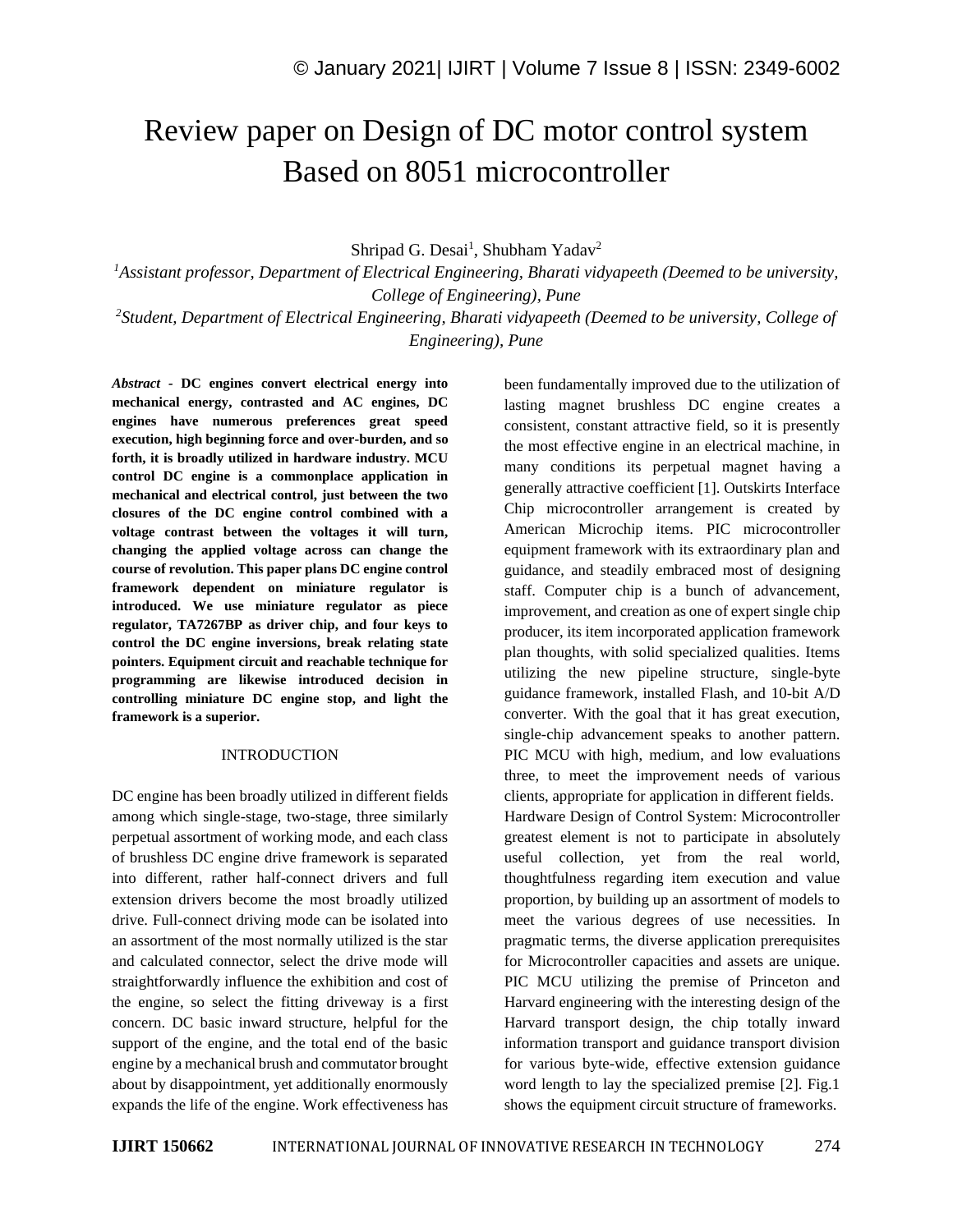



Figure: The hardware circuit structure of systems P1.0 and P1.1 are associated with the driver IC TA7267BP 2, 1 pin Microcontroller by evolving the degree of the two pins, to accomplish the four conditions of the engine control. (2) P2.0 and P2.3 are associated with four control catches to control the engine forward, invert, stop, brake. (3) P2.4 a P2.7, individually, and four status lights associated with the showcase for the separate working condition of the engine. As ASIC chip MC33035 DC engines speed control framework, which can be finished IC chip yield rotor position location signal and the PWM signal simultaneously. In spite of the fact that the structure of the framework can be rearranged, decreasing framework cost, yet additionally restricts the further improvement of the framework work, bringing about most places we cannot utilize.

#### HARDWARE SPECIFICATION

3.1.1 TMS 320 F 28027 Here we have utilized TMS 320 F 28027 with Independent 16-Bit Timer in Each Enhanced Pulse Width Modulator (pew). The datasheet of miniature regulator TMS 320 F 28027 gave the working conditions, pin arrangement of The microcontroller. MS 320 F28027 is intended to work with Code Composer Studio.

- High Efficiency 32-Bit CPU
- Single 3.3-V Supply
- Low expense for both gadget and framework
- Independent 16-Bit Timer in each Enhanced Pulse Width Modulation
- On chip memory
- Up to 22 pins are Individually Programmable.
- Code security module
- 16 x 16 Dual MAC
- Three 32-Bit CPU Timer
- Small bundling
- Code-Efficient (in C/C++ and Assembly)



Figure 2 .TMS 320F28027 Board

#### H-BRIDGE DRIVER

H-Bridge intended to drive inductive loads, for example, a DC and exchanging power semiconductor. It has 600ma yield current ability. Engine drivers go about as ebb and flow enhancer. This enhancer current sign is utilized to drive engine. H Bridge is an electronic circuit that empowers a voltage to be applied across load one or the other way. The L293 and are fourfold high-momentum half-H drivers. It is utilized in mechanical technology and different applications.



## 12 V DC MOTOR